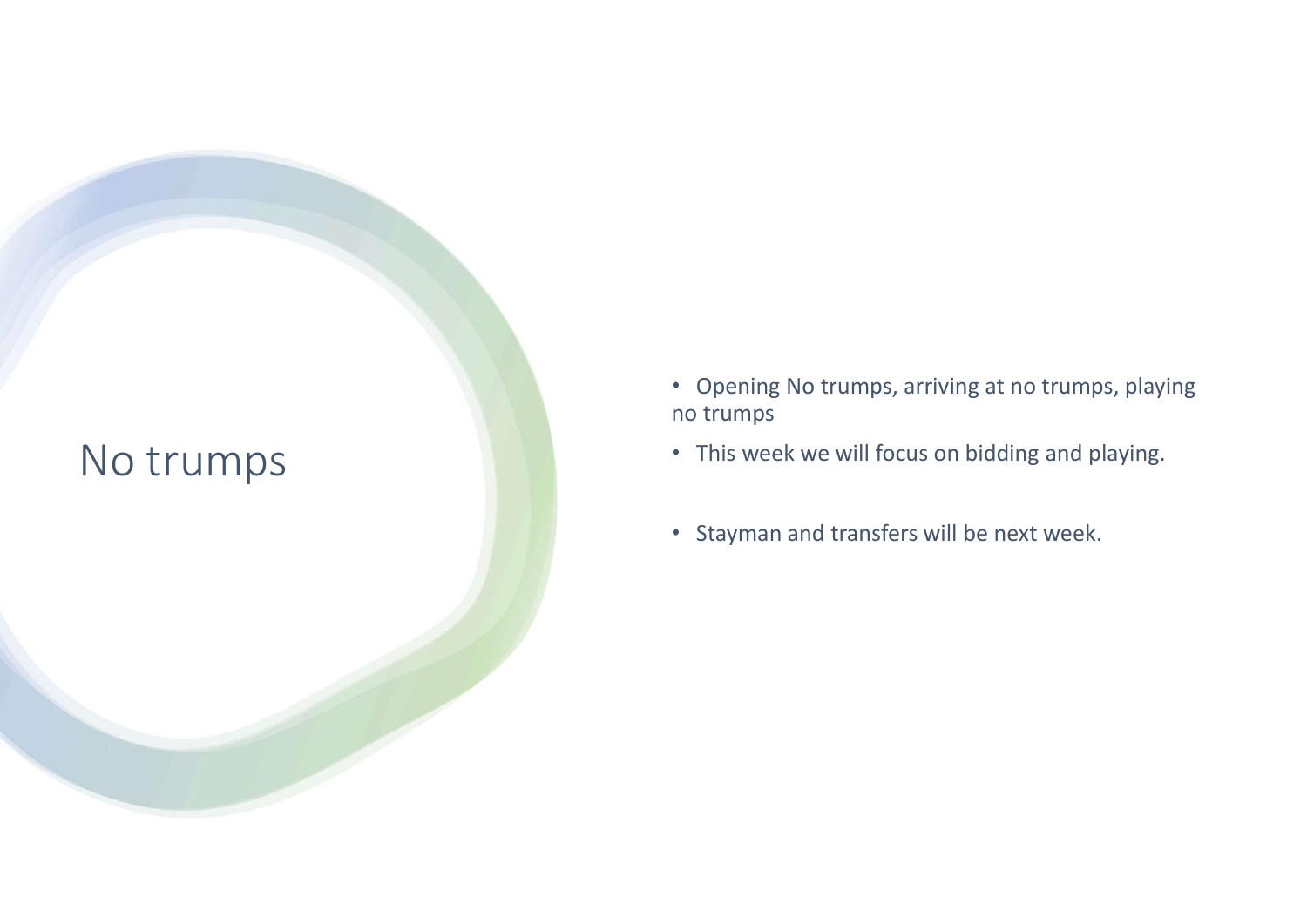# Opening 1 NT

- Shows points and shape
- 15 to 17 high card points
- Only one doubleton
- No five card major. If you have a five card major bid  $1\blacktriangledown$  or  $1\blacktriangle$
- No singletons or voids
- You might have 5 cards in clubs or diamonds but not a 6 card suit
- This is the most descriptive bid in Standard American. When you open 1 NT partner knows exactly what the shape and strength of your hand is! Partner is usually in control of the final contract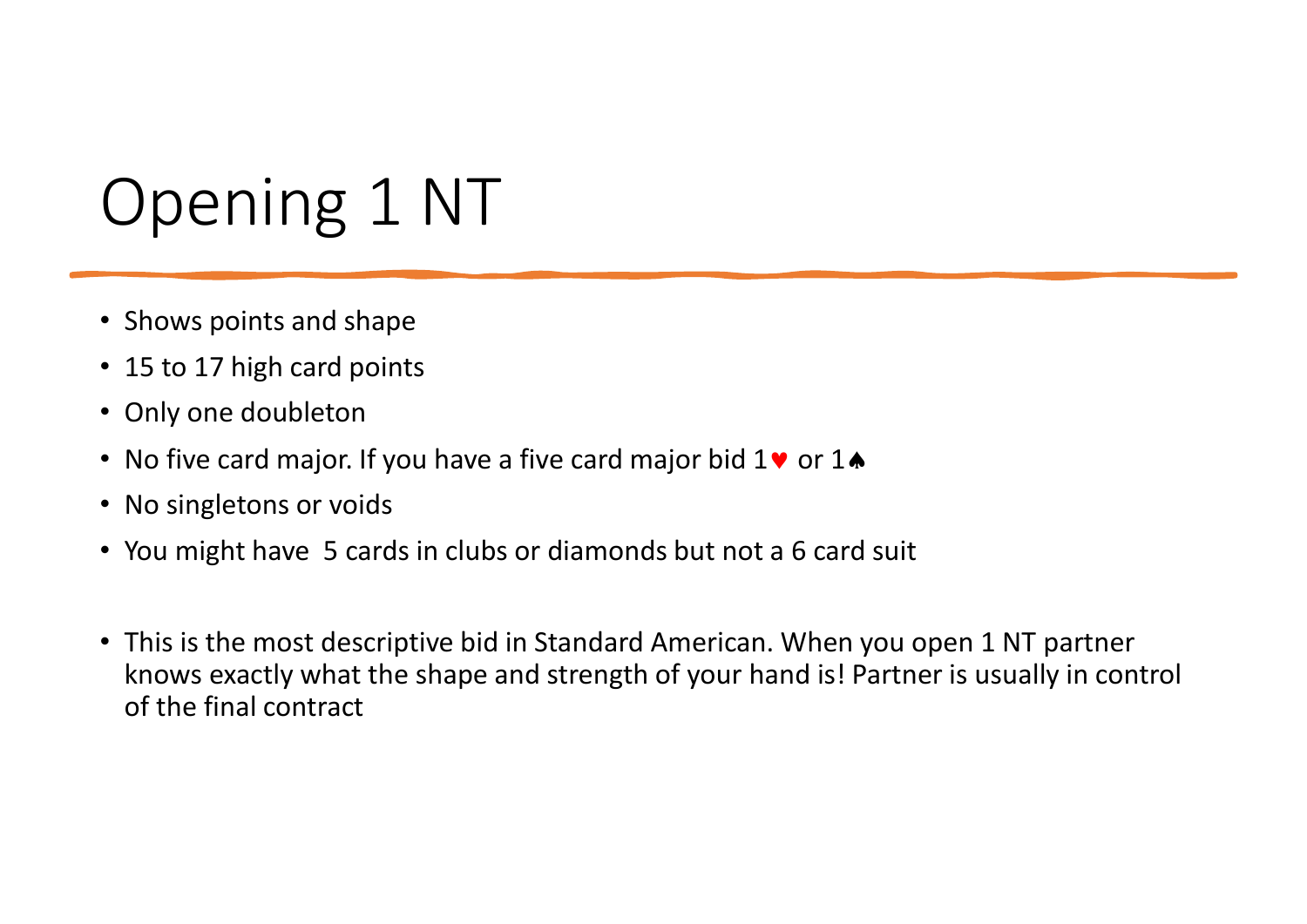### What do you open?

- You are North and dealer. What do you bid?
- 16 points, no 5 card major.
- Bid 1NT
- What should South respond?
- 11 points, no 4 or 5 card major. We know opener doesn't have 5 cards in either major because they opened 1NT. So at best our major suits will have 7 cards.
- Opener has 15 to 17 points
- game

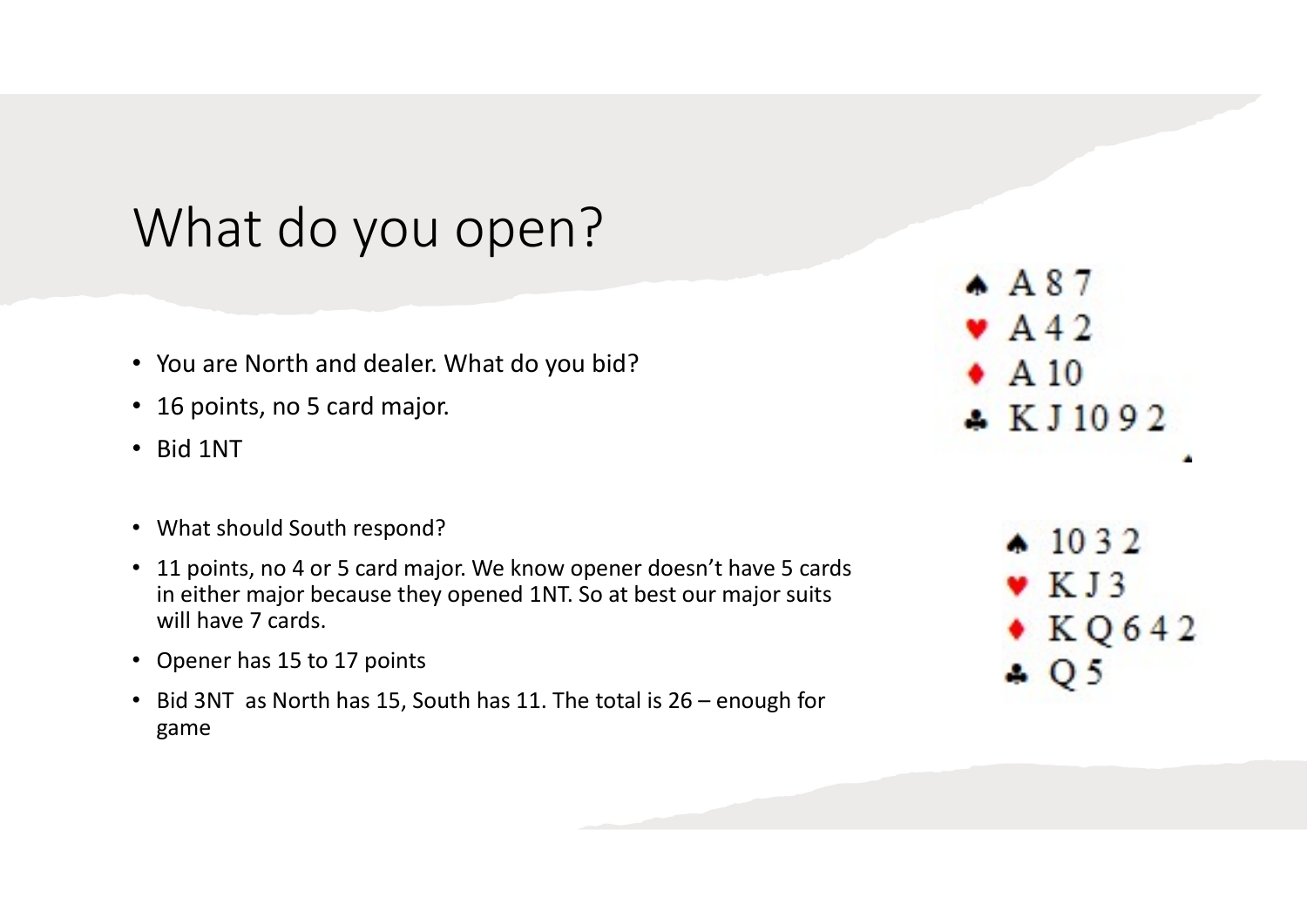### What do you open?

- You are North and dealer. What do you open?<br>• 15 points no 5 card major
- 15 points, no 5 card major
- The hand is balanced
- What do you open?<br>• You are North and dealer. What do you open?<br>• 15 points, no 5 card major<br>• The hand is balanced<br>• Bid 1NT the small doubleton shouldn't discourage<br>you. You want to tell partner your point range and<br>sh you. You want to tell partner your point range and shape • You are North and dealer. What do you open?<br>
• 15 points, no 5 card major<br>
• The hand is balanced<br>
• Bid 1NT – the small doubleton shouldn't discourage<br>
• YOU. You want to tell partner your point range and<br>
shape<br>
• Onl
- Only one pair opened 1NT!
- The others opened  $1 \bullet$  or  $1 \bullet$  and were left
- 

| $1NT+1N$      | $\bullet$ Q | 120 |    |
|---------------|-------------|-----|----|
| $1+1N$        | J           | 90  |    |
| $1 + 1 N$     | 44          | 90  |    |
| $2 \cdot 1 N$ | AA          |     | 50 |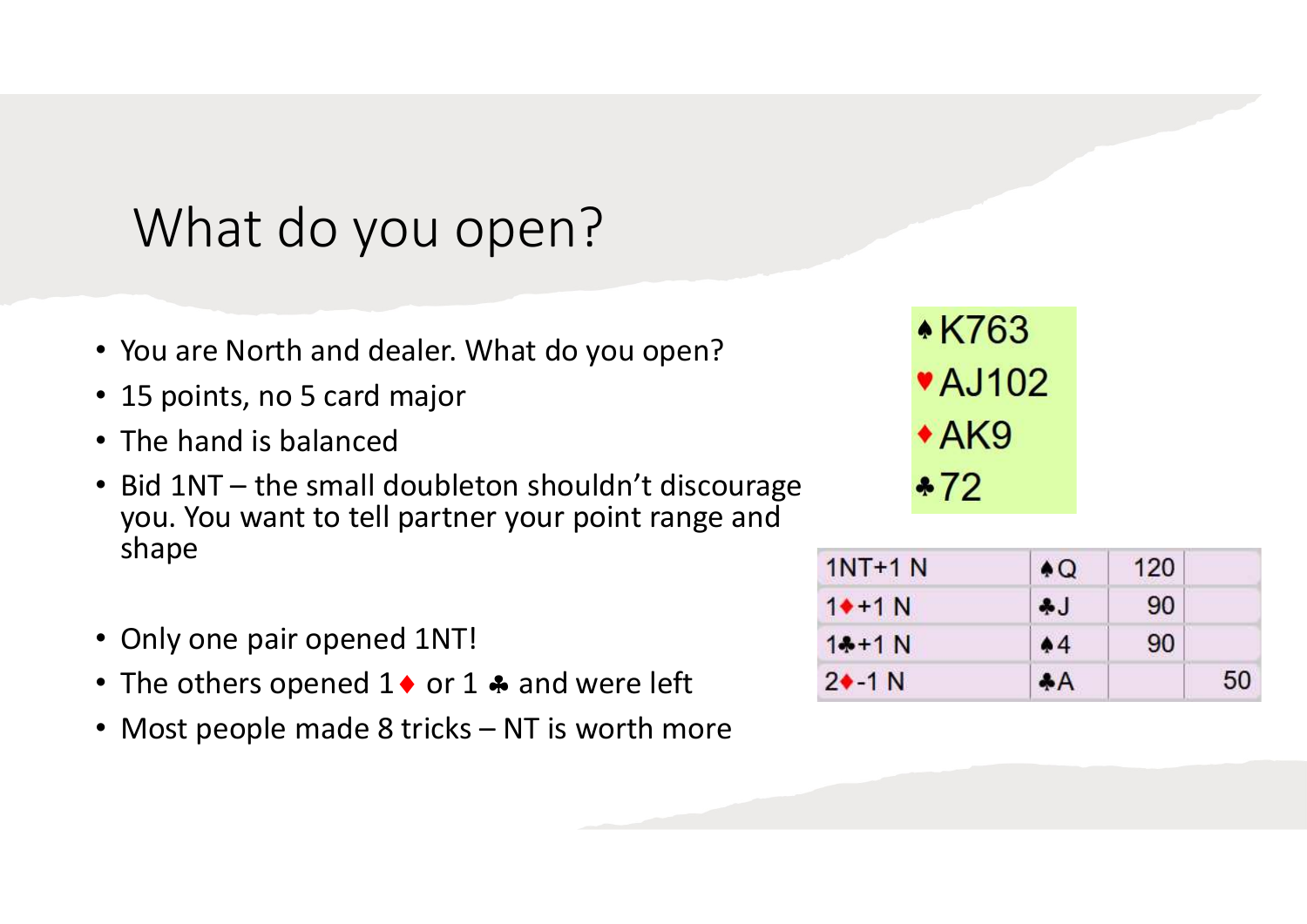### Arriving in No trumps

- You are North and dealer. What do you bid?
- 17 points, 5 spades
- $\cdot$  Bid 14
- South bids 2 •. What do you bid now?
- South is showing 10+ points and less than 3 spades
- You know there are 26+ points, you have already described your hand
- Bid 3NT

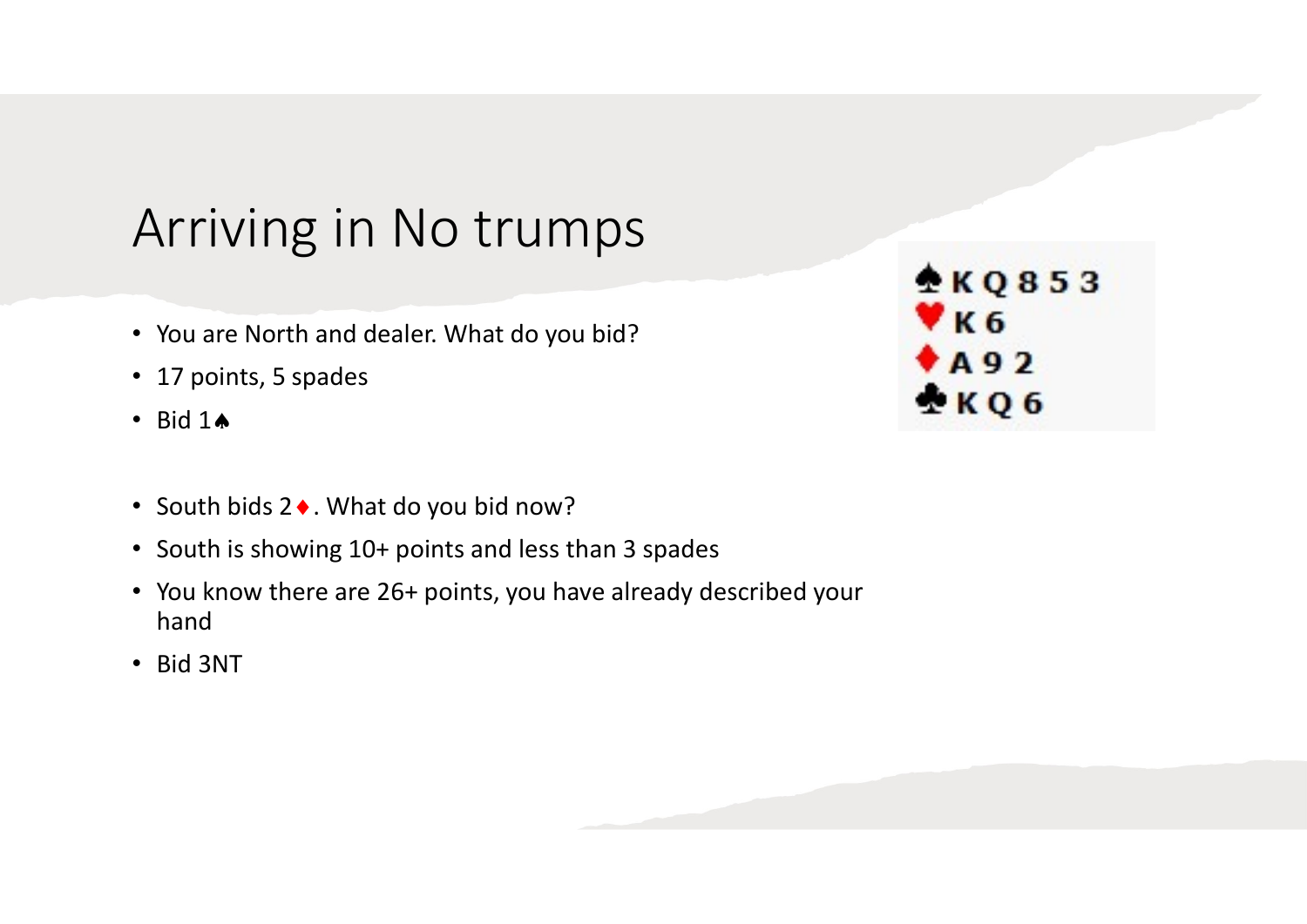## Tips for arriving in NT

- Bid NT if you can't support partner and have a balanced hand.
- If the opposition have bid a suit during the bidding, particularly if they have overcalled (showing 5 cards and 2 honours), you must have a stopper to bid no trumps. Stoppers are: A+ any cards, Kx, Qxx, Jxxx, Txxx. You want to have something to stop the opposition cashing their tricks. It is highly likely that the suit bid by the opposition will be led!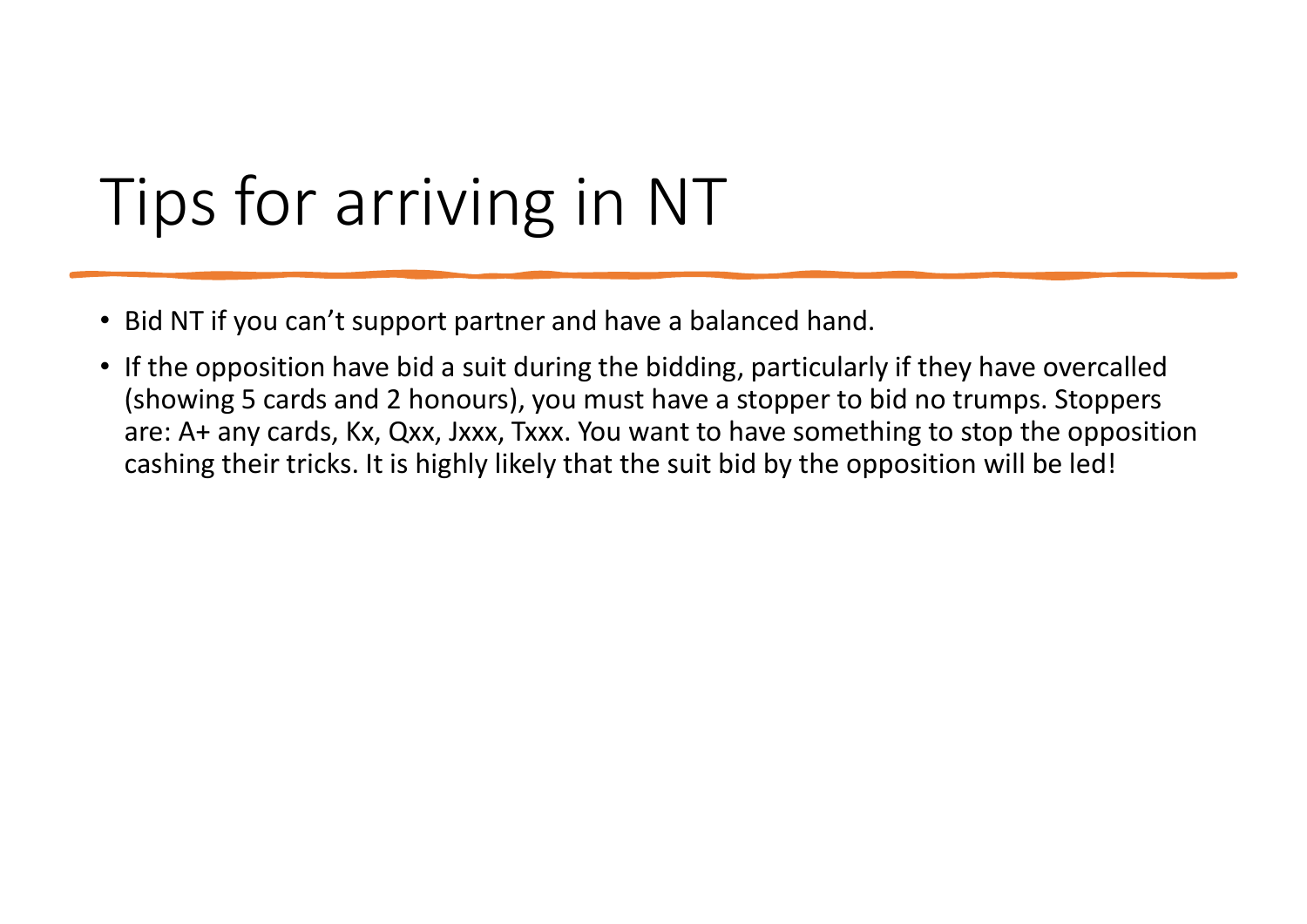## Tips for Playing No Trumps

- Before you play to the first trick:
- Count your winners.
- Make a plan by asking:
	- How can I develop more tricks?
	- Is there a dangerous opponent?
	- Should I win the first trick or should I hold up?
	- Have I got enough entries for my plan?
- 
- Before you play to the first trick:<br>• Count your winners.<br>• Make a plan by asking:<br>• How can I develop more tricks?<br>• Is there a dangerous opponent?<br>• Should I win the first trick or should I hold up?<br>• Have I got enough • Before you play to the first trick:<br>• Count your winners.<br>• Make a plan by asking:<br>• How can I develop more tricks?<br>• Is there a dangerous opponent?<br>• Should I win the first trick or should I hold up?<br>• Have I got enough them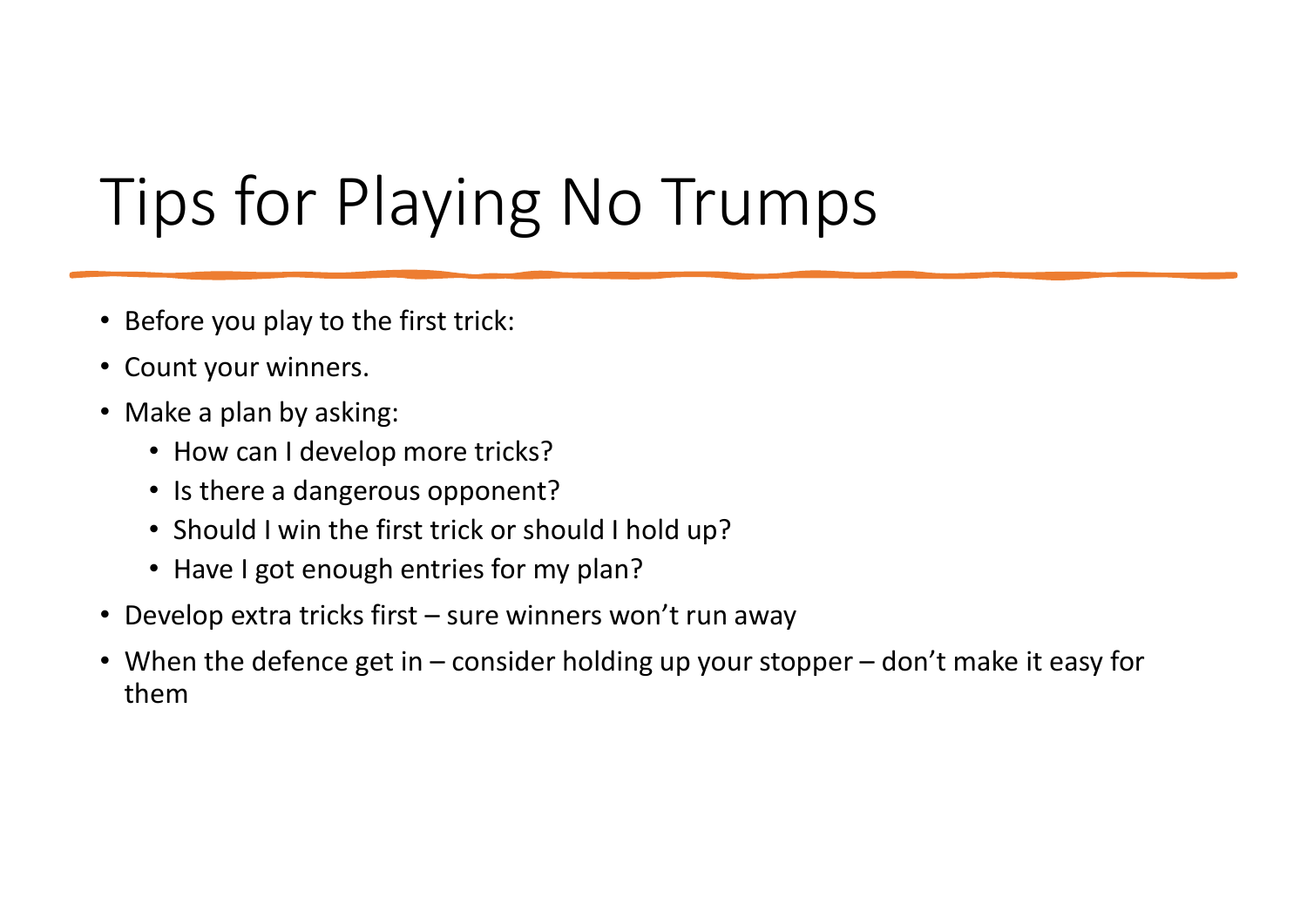### Lets have a look

• The bidding was

| West | <b>North</b> | East | Sc |
|------|--------------|------|----|
|      |              | pass | 11 |
| pass | 3NT          | pass | Dέ |
| pass |              |      |    |

- $\cdot$  The lead was  $\vee$ 6
- 
- Plan:
- We need to make 9 tricks.
- If we can force out  $\bullet$  A, we can make 4 more tricks  $\mathbb{F}_4$
- Win the lead in hand and play diamonds.

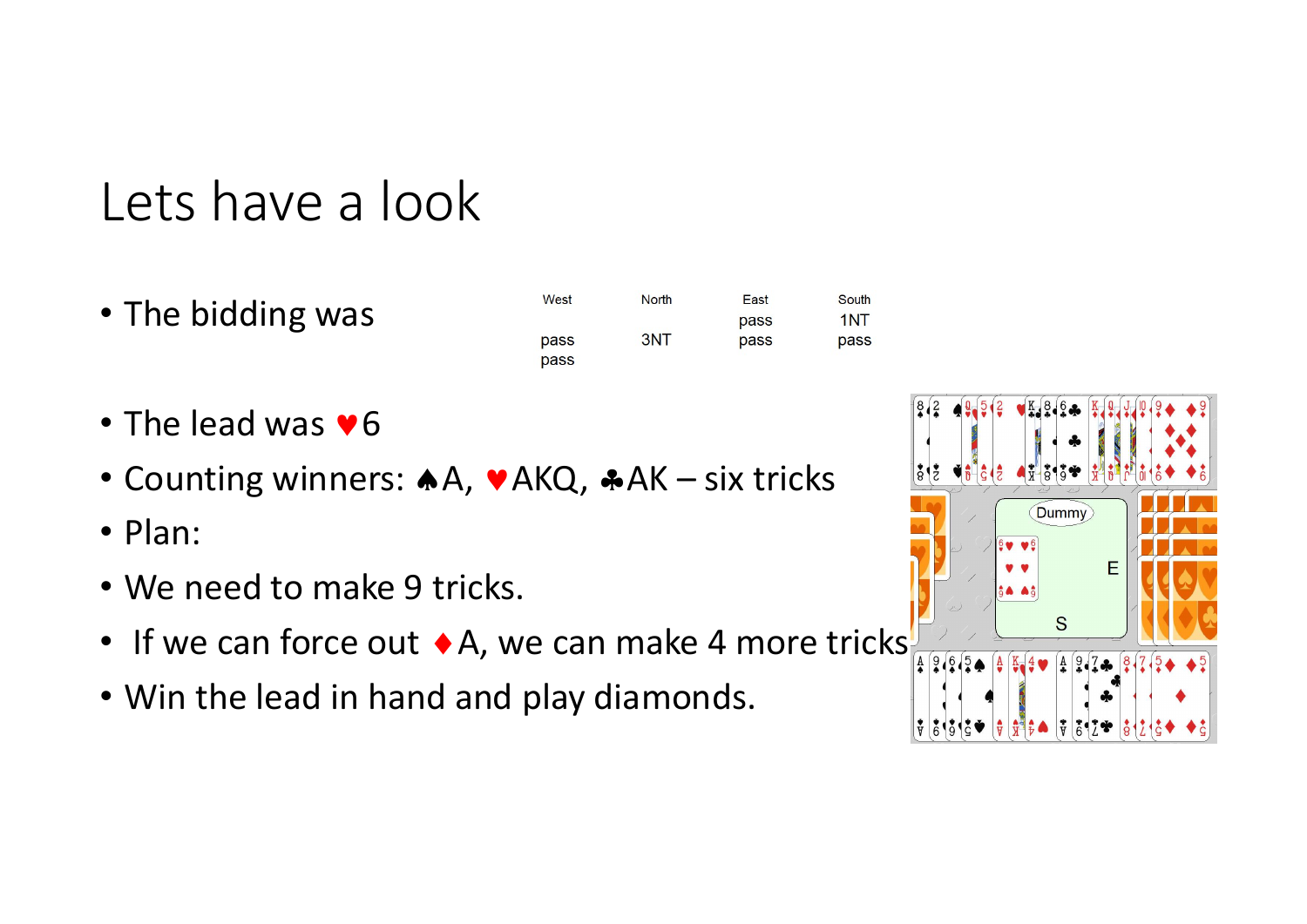### Leading against No trumps

- They are in 3NT. What do you lead?
- Lead your longest and strongest suit (if the opposition hasn't bid it). Just like when you are declarer, you are trying to make tricks in a long suit.
- Lead diamonds
- Which card:
	- Top of a sequence are good leads
	- The fourth highest card
		- The highest card is the queen, second highest is the ten, so fourth highest is the 8
	- $\cdot$  Lead  $\bullet$  8

| $\triangle$ KJ2         |  |
|-------------------------|--|
| $\blacktriangledown$ J9 |  |
| $\bigcirc$ Q10983       |  |
| $*K103$                 |  |